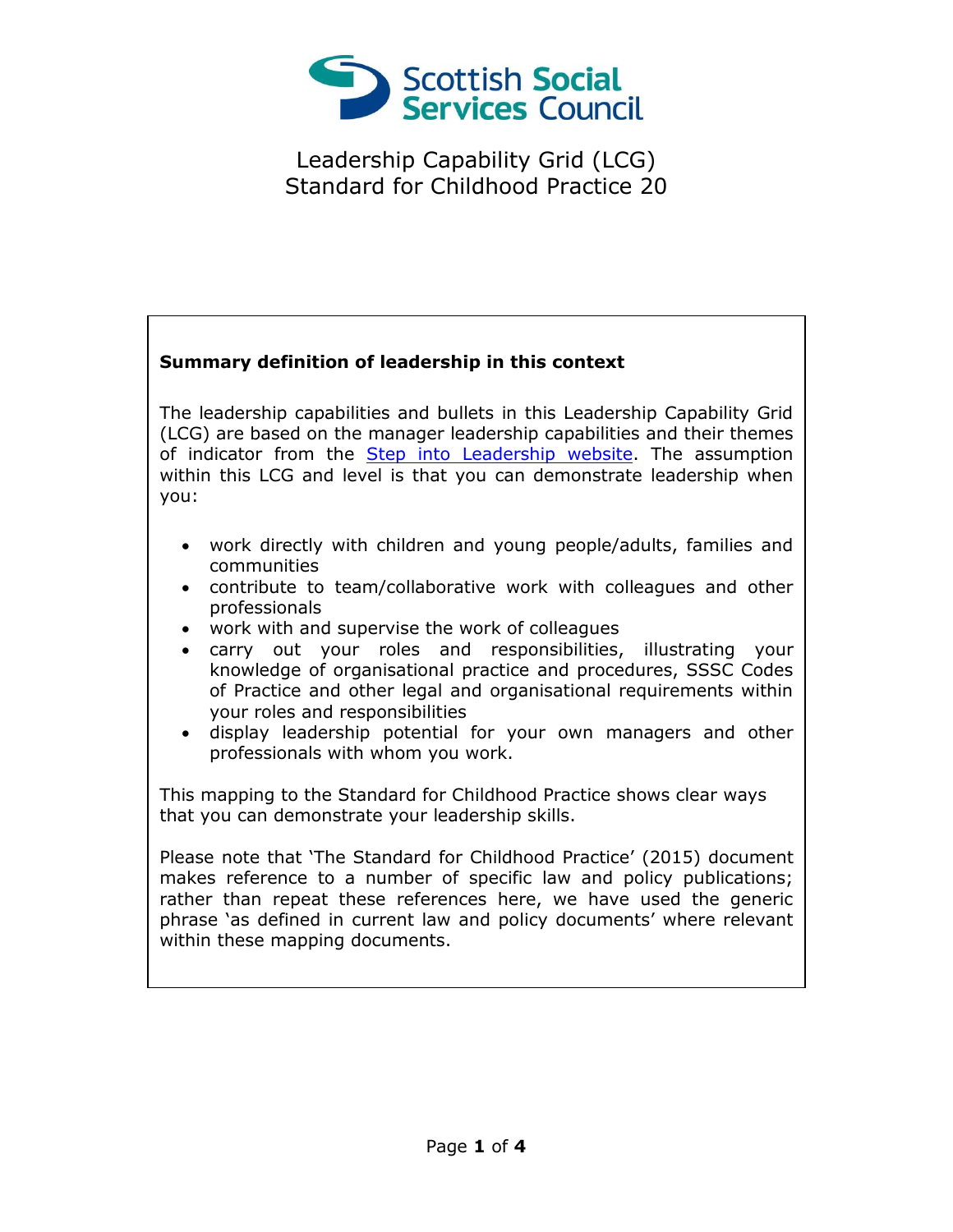

Г

| Leadership<br>capabilities | When promoting and actively leading others in working with<br>parents and carers, families and communities you can<br>demonstrate leadership capabilities by:                                                                                                                                                                                                                                                                                                                                                                                                                                                                                                                                      |
|----------------------------|----------------------------------------------------------------------------------------------------------------------------------------------------------------------------------------------------------------------------------------------------------------------------------------------------------------------------------------------------------------------------------------------------------------------------------------------------------------------------------------------------------------------------------------------------------------------------------------------------------------------------------------------------------------------------------------------------|
| <b>Vision</b>              | Providing a vision for those with whom you work and your<br>organisation when you:<br>Promote a public service ethos when:<br>establishing fair, respectful, trusting and constructive relationships<br>with parents/carers and families, communicating sensitively and<br>effectively with them and in so doing ensuring that parents' and<br>carers' contributions are listened to and addressed (20.2)<br>establishing effective partnerships with the local and wider<br>$\bullet$<br>community and providing opportunities to support children and<br>young peoples' developing understanding of their roles and<br>responsibilities as citizens (20.7)<br>Think and plan strategically when: |
|                            |                                                                                                                                                                                                                                                                                                                                                                                                                                                                                                                                                                                                                                                                                                    |
|                            | establishing effective partnerships with the local and wider<br>community and providing opportunities to support children and<br>young peoples' developing understanding of their roles and<br>responsibilities as citizens (20.7)                                                                                                                                                                                                                                                                                                                                                                                                                                                                 |
| Self-                      | Displaying self leadership when you:                                                                                                                                                                                                                                                                                                                                                                                                                                                                                                                                                                                                                                                               |
| leadership                 | Demonstrate and adapt leadership when:                                                                                                                                                                                                                                                                                                                                                                                                                                                                                                                                                                                                                                                             |
|                            | demonstrating that you can work in partnership with families and<br>parents/carers at home and in the setting to improve outcomes for<br>children and young people (20.4)<br>establishing effective partnerships with the local and wider<br>$\bullet$<br>community and providing opportunities to support children and<br>young peoples' developing understanding of their roles and<br>responsibilities as citizens (20.7)                                                                                                                                                                                                                                                                       |
|                            | Challenge discrimination and oppression when:                                                                                                                                                                                                                                                                                                                                                                                                                                                                                                                                                                                                                                                      |
|                            | providing a service that can be accessed by and meets the needs of<br>each child and family (20.3)<br>providing parents/carers and families with information about<br>additional support services and support them to access specific<br>services where appropriate (20.6)                                                                                                                                                                                                                                                                                                                                                                                                                         |
| <b>Motivating</b>          | Motivating and inspiring others when you:                                                                                                                                                                                                                                                                                                                                                                                                                                                                                                                                                                                                                                                          |
| and inspiring<br>others    | Inspire people by personal example when:<br>establishing fair, respectful, trusting and constructive relationships<br>with parents/carers and families, communicating sensitively and<br>effectively with them and in so doing ensuring that parents' and                                                                                                                                                                                                                                                                                                                                                                                                                                          |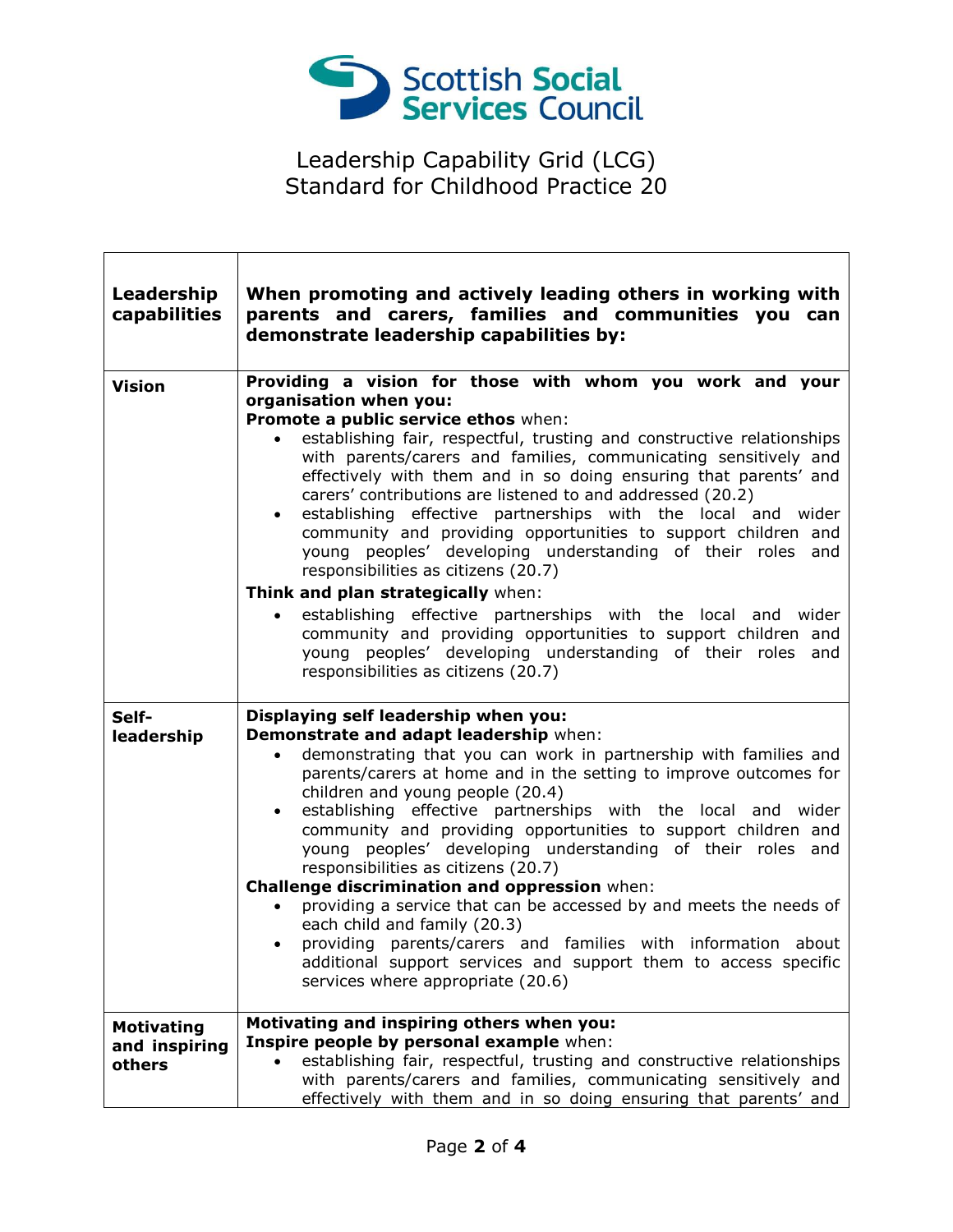

|                             | carers' contributions are listened to and addressed (20.2)<br>demonstrating that you can work in partnership with families and<br>$\bullet$<br>parents/carers at home and in the setting to improve outcomes for<br>children and young people (20.4)<br>establishing effective partnerships with the local and wider<br>$\bullet$<br>community and providing opportunities to support children and<br>young peoples' developing understanding of their roles and<br>responsibilities as citizens (20.7)<br>Recognise and value the contribution of others when:<br>confirming and empowering parents and carers in their role and<br>promoting their involvement and engagement with the service in a<br>rage of contexts (20.1)<br>establishing fair, respectful, trusting and constructive relationships<br>$\bullet$<br>with parents/carers and families, communicating sensitively and<br>effectively with them and in so doing ensuring that parents' and<br>carers' contributions are listened to and addressed (20.2)<br>promoting the involvement and engagement of parents through the<br>provision of formal and informal opportunities through which<br>information about their children and young peoples' learning and<br>development can be shared with parents/carers (20.5)<br>establishing effective partnerships with the local and wider<br>$\bullet$<br>community and providing opportunities to support children and<br>young peoples' developing understanding of their roles and<br>responsibilities as citizens (20.7) |
|-----------------------------|------------------------------------------------------------------------------------------------------------------------------------------------------------------------------------------------------------------------------------------------------------------------------------------------------------------------------------------------------------------------------------------------------------------------------------------------------------------------------------------------------------------------------------------------------------------------------------------------------------------------------------------------------------------------------------------------------------------------------------------------------------------------------------------------------------------------------------------------------------------------------------------------------------------------------------------------------------------------------------------------------------------------------------------------------------------------------------------------------------------------------------------------------------------------------------------------------------------------------------------------------------------------------------------------------------------------------------------------------------------------------------------------------------------------------------------------------------------------------------------------------------------------------------------------|
| <b>Empowering</b><br>people | <b>Empowering people when you:</b><br>Enable leadership at all levels when:<br>confirming and empowering parents and carers in their role and<br>promoting their involvement and engagement with the service in a<br>rage of contexts (20.1)<br>Involve people in development and improvement when:<br>confirming and empowering parents and carers in their role and<br>$\bullet$<br>promoting their involvement and engagement with the service in a<br>rage of contexts (20.1)<br>establishing fair, respectful, trusting and constructive relationships<br>with parents/cares and families, communicating sensitively and<br>effectively with them and in so doing ensuring that parents' and<br>carers' contributions are listened to and addressed (20.2)<br>promoting the involvement and engagement of parents through the<br>provision of formal and informal opportunities through which<br>information about their children and young peoples' learning and<br>development can be shared with parents/carers (20.5)                                                                                                                                                                                                                                                                                                                                                                                                                                                                                                                 |
| <b>Collaborating</b><br>and | <b>Collaborating and influencing when you:</b><br>Lead partnership working when:                                                                                                                                                                                                                                                                                                                                                                                                                                                                                                                                                                                                                                                                                                                                                                                                                                                                                                                                                                                                                                                                                                                                                                                                                                                                                                                                                                                                                                                               |